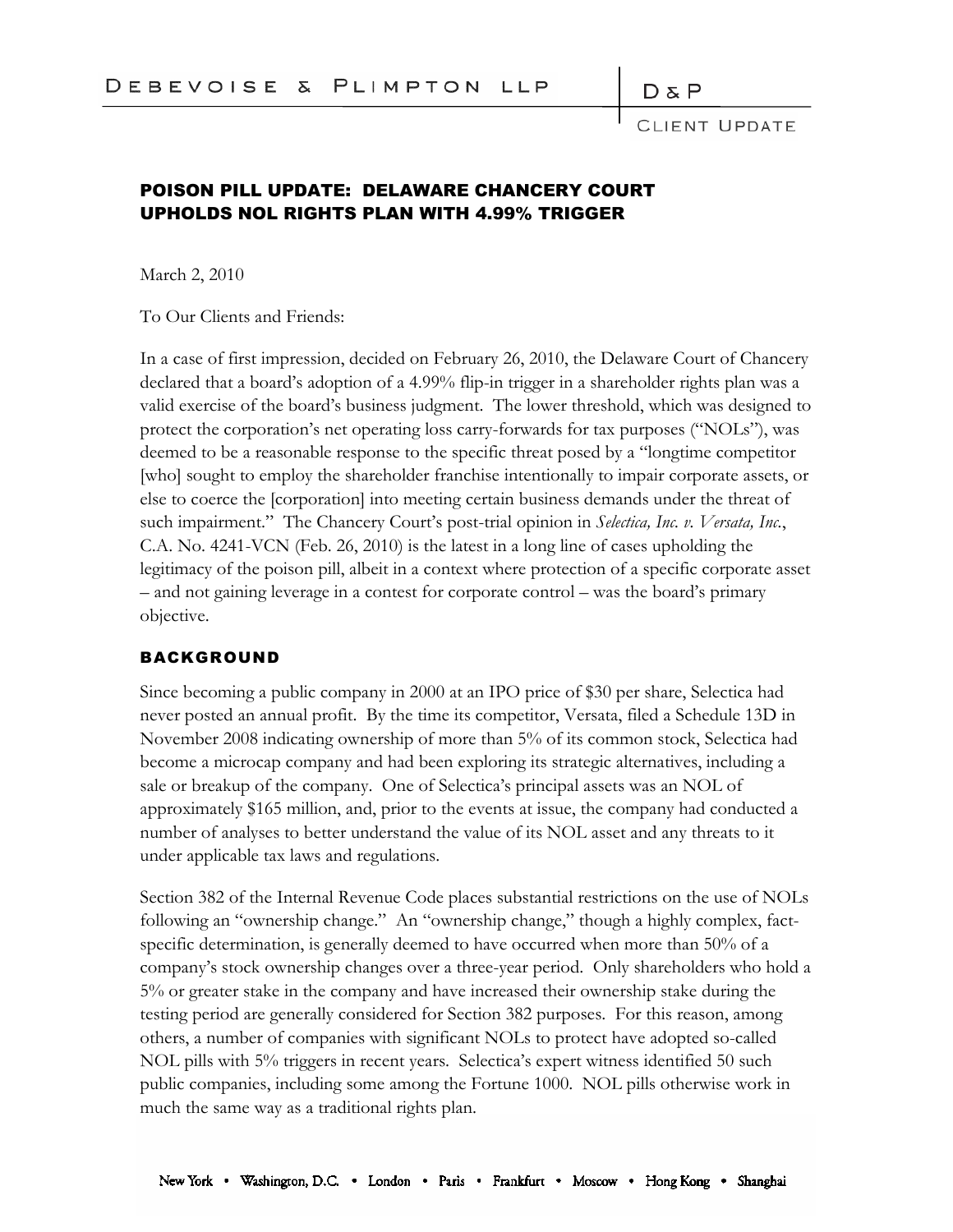$D \& P$ 

CLIENT UPDATE

Faced with the news that its competitor, Versata, whose relationship with Selectica was "complicated and often adversarial," had acquired a little more than 5% of Selectica's common stock, Selectica's board met several times with its financial and legal advisors, as well as a Section 382 tax accounting expert, to consider the impact of Versata's actions on Selectica's NOLs. Selectica's experts advised that the cumulative ownership increase of 5% stockholders over the past three years stood at 40%, and, therefore, that additional acquisitions of roughly 10% of the float by new or existing 5% holders would permanently limit the company's ability to use its NOLs in the future. The board, on November 16, 2008, adopted an amendment to its rights plan (which had a 15% trigger) that reduced the trigger to 4.99%, with grandfathering and a 0.5% cushion for existing 5% or more holders.

Following an unsuccessful meeting with Selectica's management, Versata continued buying more shares, bringing its ownership stake to 6.7% and thereby becoming an "Acquiring Person" under Selectica's NOL pill. This started a 10 business-day clock during which Selectica's board could declare Versata an "Exempt Person" if it determined that Versata's ownership of more than 4.99% would not jeopardize the company's NOLs. Selectica offered Versata a standstill agreement, which Versata declined. Finding no basis to declare Versata exempt, the board decided to exchange the rights outstanding under the NOL pill (other than those held by Versata) for new common stock, thereby reducing Versata's ownership stake in the company from 6.7% to 3.3%. (Allowing the "flip-in" to occur could have reduced Versata's stake to 1%.) The board also adopted a new NOL rights plan on substantially the same terms.

## THE COURT'S DECISION

Selectica sought a declaration that its directors' actions were proper exercises of their fiduciary duties under Delaware law and, specifically, under the enhanced scrutiny standard of *Unocal*. Versata countersued to have the NOL pill declared invalid and sought money damages for breach of fiduciary duty. Ruling in favor of the Selectica board, the Court found:

- Preservation of NOLs is a valid corporate objective, which merits a defensive response when threatened;
- The board properly relied on expert advice in concluding that the NOLs, whose value is inherently contingent and thus speculative, were a legitimate asset worth protecting;
- The 4.99% pill trigger was not preclusive as to an insurgent's ability to gain corporate control (the Court credited expert testimony regarding the success rates of less than 10% shareholders in proxy contests); and